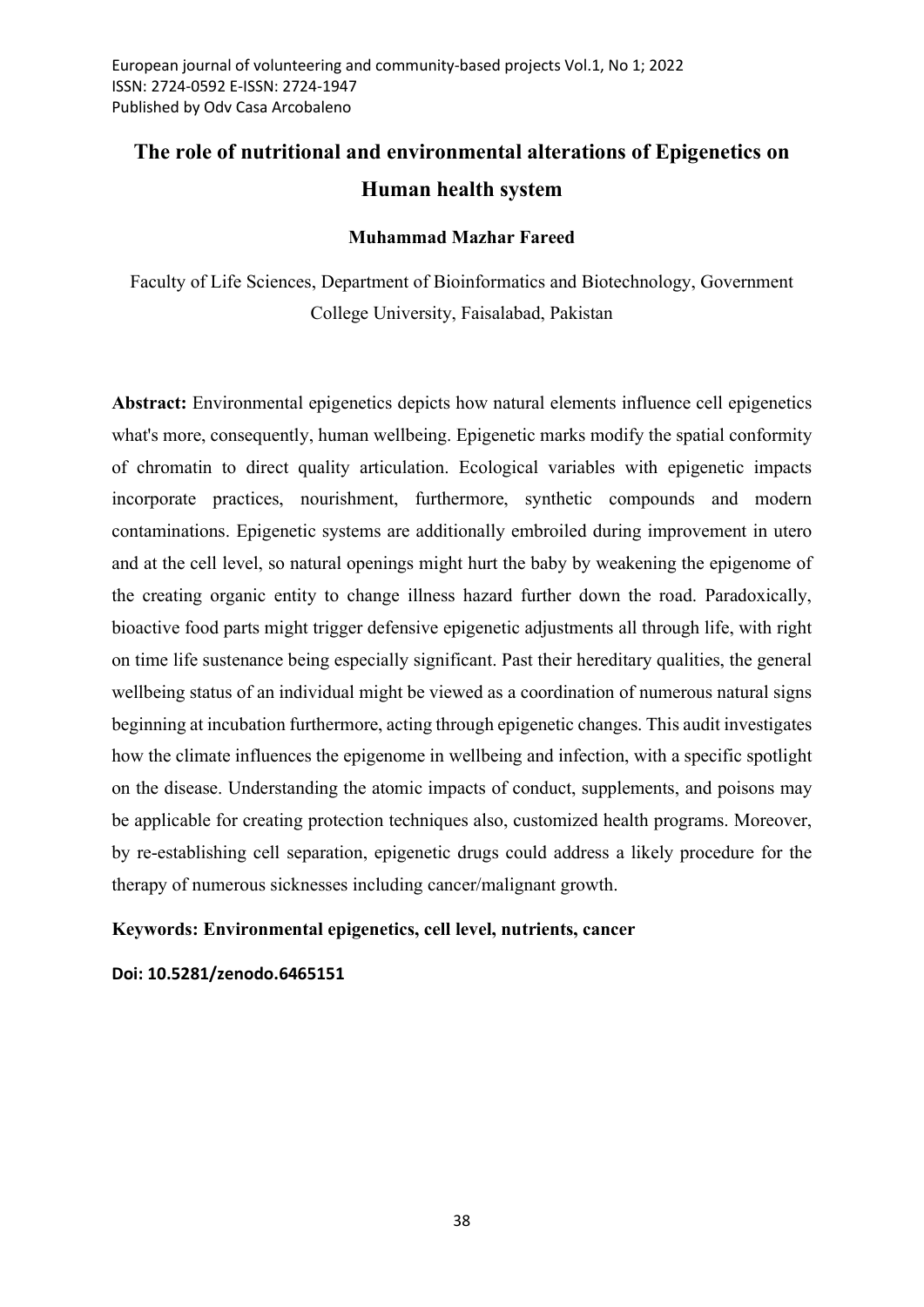#### 1.Introduction

Epigenetics alludes to the control of quality articulation of genes through instruments not straightforwardly identified with the DNA coding grouping. Therefore, all cells in a creature have totally different aggregates notwithstanding having a similar genome. Epigenetics adjusts and directs quality articulation through different epigenomic "marks", the term given to synthetic mixtures added to DNA or histone proteins and perceived by catalysts that either set down or eliminate the particular imprint (Grunstein, 1997; Guerrero-Bosagna & Skinner, 2012). These imprints change the spatial conformity of chromatin: either compacting it, subsequently forestalling the limiting of record elements to the DNA, or opening it, permitting record factor restricting and generally upregulating cell processes. DNA methylation is the expansion of methyl gatherings to the 5-carbons of cytosine deposits in CpG islands to bring about 5-methylcytosines-cooperates with histone changes to control quality articulation (Struhl, 1998). DNA methylation will in a general demonstration at advertisers to prompt quality hushing, while histone acetylation normally loosens up chromatin. DNA methylation is catalyzed by chemicals in the DNA methyltransferase (DNMT) family, which enrols the utilitarian buildings concerns containing DNA methylation areas, prompting transcriptional hindrance or keeping an abusive chromatin state (Kouzarides, 1999).

Histone acetylation is related to transcriptional action and an open chromatin state. Acetylation of histone tails is constrained by two compound families: histone acetyltransferases (HATs), which move an acetyl gathering, and histone deacetylases (HDACs), which eliminate acetyl gatherings. Other epigenetic marks are additionally depicted and incorporate histone posttranslational alterations such as methylation, ubiquitination, sumoylation, phosphorylation, biotinylation, and ADP-ribosylation, which either advance or stifle quality articulation. The example of these imprints on histone tails is frequently alluded to as the histone code, which directs the limiting of effector proteins that thus results in explicit cell processes. Non-coding RNAs (ncRNAs) are one more kind of explicit epigenetic mark that intervene differently intracellular cycles. An ncRNA is a useful RNA atom interpreted from DNA yet not converted into protein. The best-described ncRNAs are microRNAs (miRNAs), which are short, singleabandoned, 19–24 nucleotide ncRNAs. miRNAs direct quality hushing at the transcriptional and additionally the translational degree of protein-coding qualities (Huang, Jiang, & Zhang, 2014). Long non-coding RNAs (lncRNAs) are another subset of RNAs more than 200 nucleotides long that capacity as chromatin remodelers, transcriptional controllers, and post-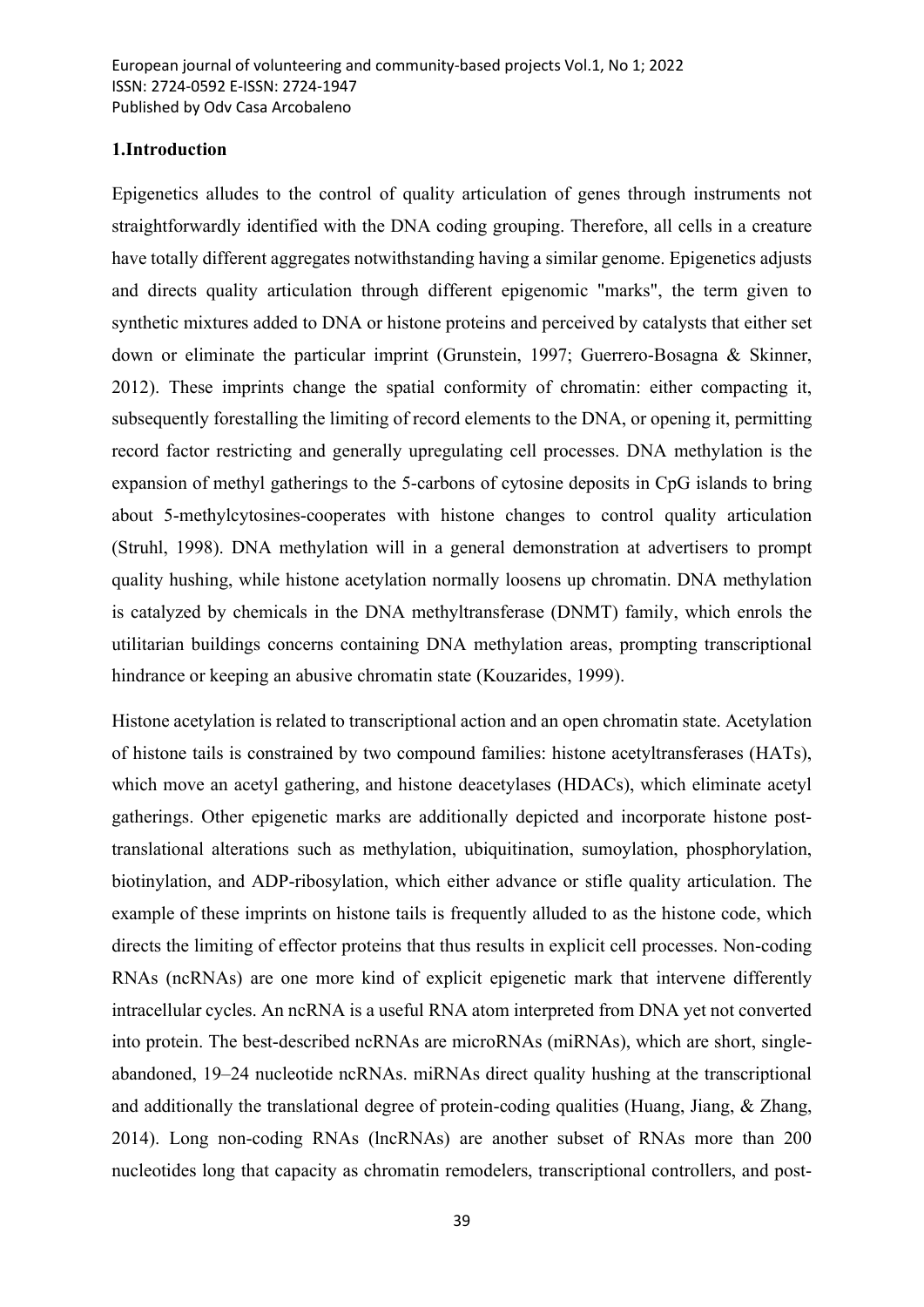transcriptional controllers. Numerous lncRNAs complex with chromatin-adjusting proteins to enlist their reactant action to explicit genomic locales, in this manner adjusting chromatin states and impacting quality articulation. With almost no protein-coding potential, lncRNAs all things considered take part in different intracellular cycles, and ongoing examinations have recognized that specific lncRNAs are explicitly connected with specific malignant growths. With the improvement of high-goal sequencing and high-throughput advancements, a huge number of naturally useful ncRNAs have now been recognized (Lillycrop, Hoile, Grenfell, & Burdge, 2014). Likewise, there is crosstalk between DNA methylation and histone adjustments; for instance, histone methyltransferases, histone demethylases and embellishment proteins communicate and arrange the chromatin state and DNA methylation and methylation status of histones are firmly related. Besides, different ncRNAs are likewise firmly connected with other epigenetic marks, which structure broad crosstalk all through the cell, or the "epigenetic network" (Choi & Friso, 2010; Hussey, Lindley, & Mastana, 2017). There is presently a lot of proof that the epigenetic control of the genome is definitely more convoluted than first suspected and includes different epigenetic systems and their associations. All the more as of late, histone variations, for the most part of sanctioned histones H2A, H2B, and H3, with explicit properties have been distinguished in people and other higher eukaryotes. The vast majority of them are H2A variations, among which macroH2A1 produces elective graft isoforms, i.e., macroH2A1.1 and macroH2A1.2. MacroH2A1 isoforms give off an impression of being basic controllers of chromatin structure and chromatin elements during cell senescence, recovery, and fasting. The capacity of these histone variation proteins and their atomic components in wellbeing and during an organic entity's life expectancy is investigated. The revelation of histone variations and their variety has added further intricacy to setting subordinate organic frameworks and their guideline, for example, during wellbeing, maturing, and in obsessive conditions including malignant growth. This is a space of continuous examination since chromatin elements all through life are probably going to change and the epigenome experiences a moderate misfortune in setup during maturing. The subsequent strange chromatin state during maturing is described by various consolidated histone variations, nucleosome redesigning, modified histone alteration designs, and modified DNA methylation designs, bringing about the enlistment of various chromatin modifiers, unusual quality articulation designs, and genomic precariousness (Lo Re & Vinciguerra, 2017). Among the various variations of histone H2A, macroH2A has been embroiled in the maturing (Pal  $\&$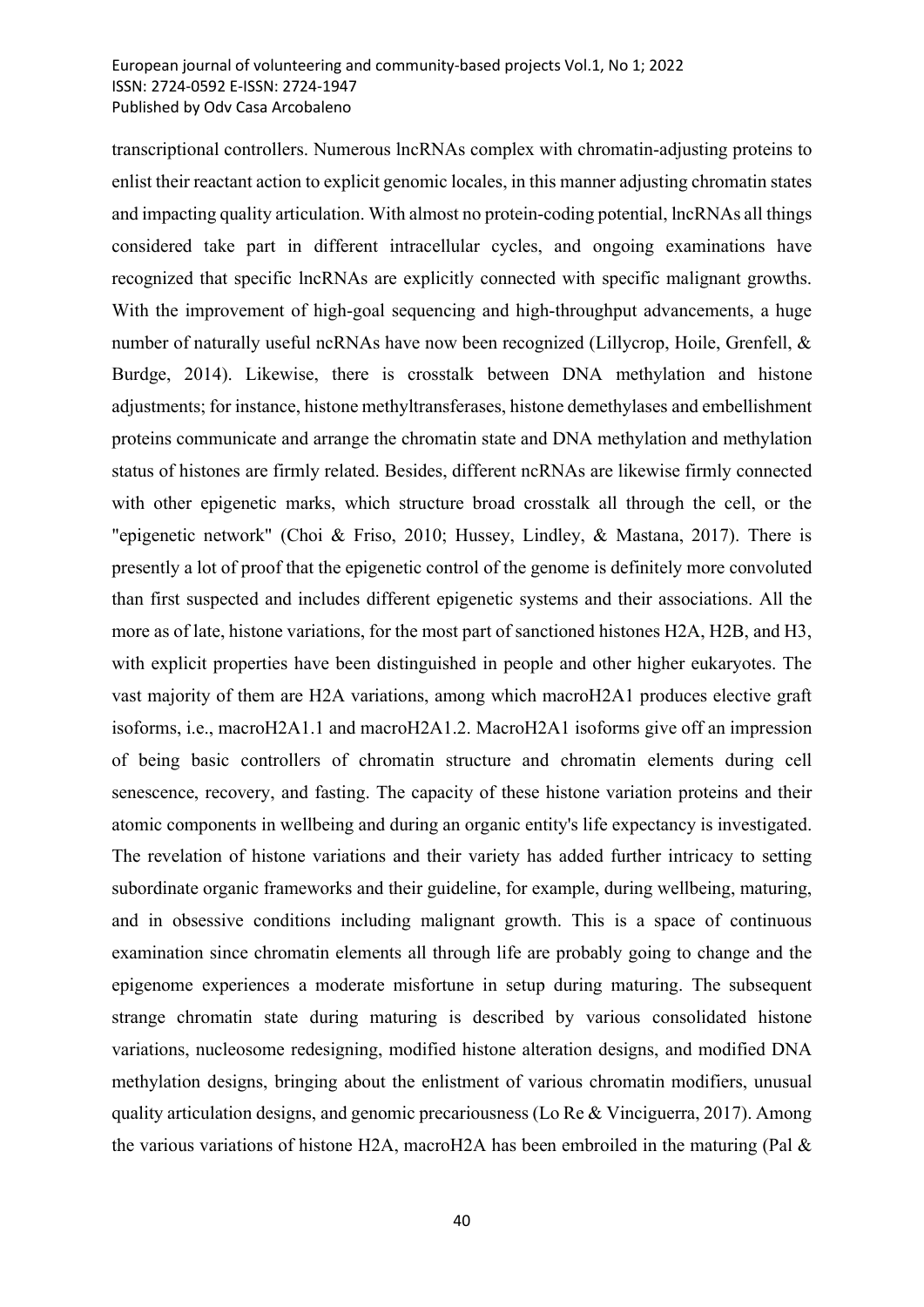Tyler, 2016); its level expansions in the age-subordinate way during replicative senescence in refined human fibroblast cells and furthermore in a few tissues of matured mice and primates.

## 2.Methodologies and Results

The research based data were obtained from the different tool-based research sites on environmental, epigenetics changes, nutritional values and factors-health and medical based information as; NIH (National Institutes of Health (NIH) | Turning Discovery Into Health), PubMed (PubMed (nih.gov)), Medical Research Council (Home - Medical Research Council (ukri.org)), Nutritional-Research (HOME (nutritionalresearch.org), NIH-Health\_Enviornment (Epigenetics (nih.gov)), after that all results are compiled and analysed.

# 3.Environmental impact of epigenetic

These dynamic or oppressive imprints are additionally reliant upon the way of life and natural elements. "Ecological epigenetics" alludes to how natural openings influence epigenetic changes. Educational encounters, propensities, and our current circumstances shape what and who we are by temperance of their effect on our epigenome and wellbeing; for example, albeit indistinguishable twins share a similar genome and are hastily phenotypically comparative, they are one-of-a-kind people with determinable contrasts (Pal & Tyler, 2016). These distinctions result from unmistakable quality articulations affected by epigenetic factors. Conduct, nourishment and openness to poisons and toxins are among the way of life factors known to be related with epigenetic changes. For instance, nourishment is a vital ecological openness from incubation to death that impacts our wellbeing by affecting epigenetic peculiarities. In another model, later epidemiological information recommends that the expanded frequency of malignant growth seen in the created world since the 1960s may mostly be because of openness to endocrine-disturbing synthetics (EDCs), to which people and natural life are uncovered day by day from numerous sources (Pal & Tyler, 2016).

#### 4.Cancer perspectives

Cancer is the second most normal reason for death in many nations and will remain so as older individuals are generally helpless to malignant growth and the populace is quickly maturing, essentially in the west. While age-normalized malignant growth death rates are projected to diminish in the European Union (EU) and the United States (US) because of advances in screening, anticipation, and treatment, the rate has expanded in Europe and the US for testicular and prostate malignant growths in the course of the last 50 years (Malvezzi et al., 2015;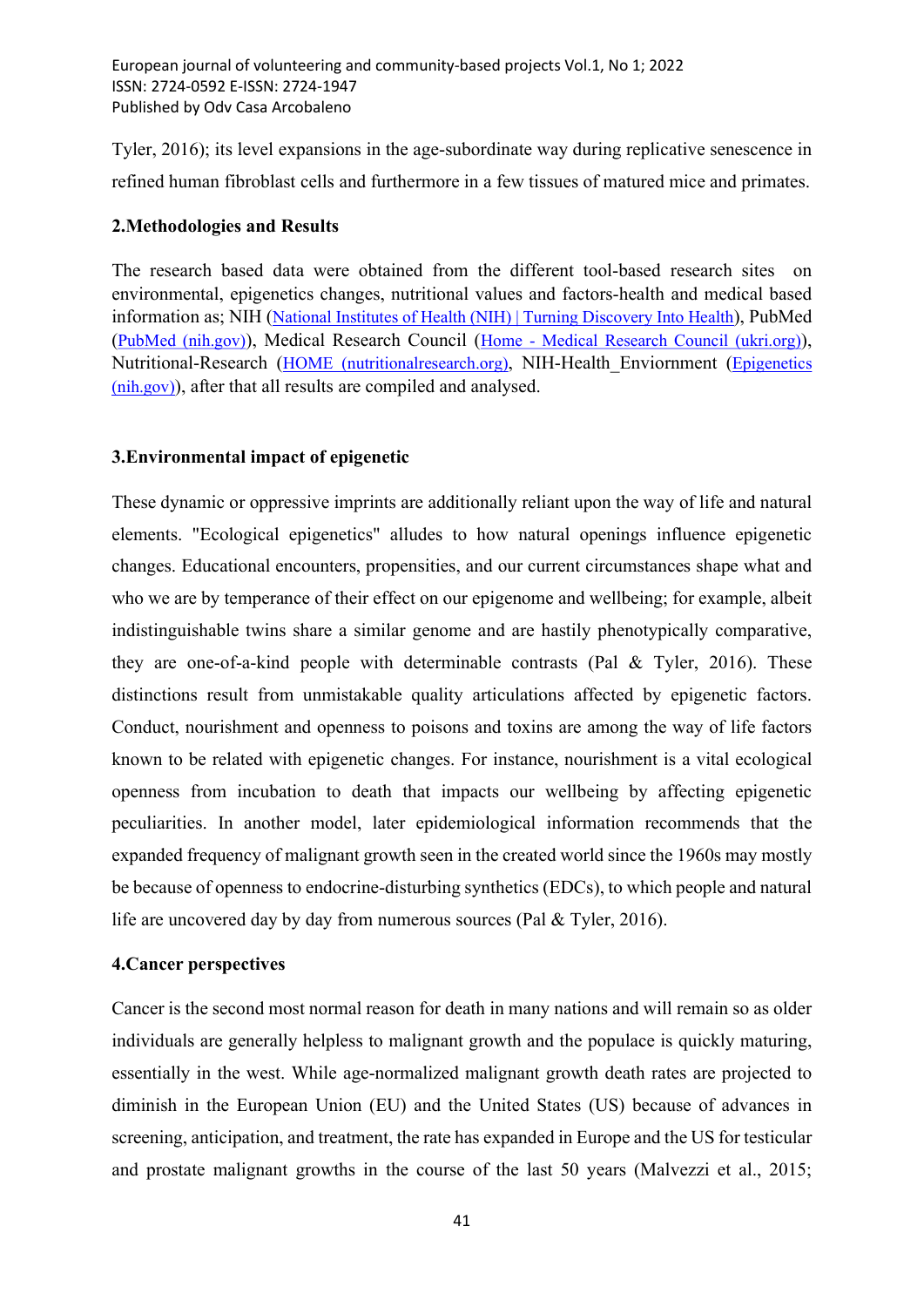Reamon-Buettner, Mutschler, & Borlak, 2008). In the United Kingdom (UK), the joined occurrence of all malignant growths has expanded for all age bunches since the mid-1990s, with the best increment found in youngsters, matured 0–24 years. Malignant growth is a hereditary sickness portrayed by acquired or inconsistent changes in qualities that keep up with tissue homeostasis, control the cell cycle or manage apoptosis. Malignant growth is additionally an epigenetic infection portrayed by transformations in chromatin-renovating proteins and epigenome modifications coming about from distorted connection or evacuation of DNA or histone protein marks (DeSantis et al., 2014; Strohsnitter et al., 2001). Gathering proof recommends that numerous grown-up infections, including tumors, have epigenetic beginnings.

#### 5.Nutritional factors effecting in Health with Epigenetics

Nutrition is one of the most considered and better comprehended ecological epigenetic factors, also affiliations have been seen between unfriendly pre-birth nourishing conditions, postpregnancy wellbeing, what's a more, expanded danger of sickness (Argente, Mehls, & Barrios, 2010). For example, at its limit, the Dutch Famine Birth Cohort coming about from the Dutch Famine of 1944–1945 has been utilized to concentrate on the impacts of starvation during pregnancy also, ensuring wellbeing and formative results including, yet not restricted to, expanded danger of type II diabetes mellitus, cardiovascular infection, metabolic issues, and diminished intellectual capacity in later life (Barker & Clark, 1997). The primary long periods of pregnancy appear to have the best impact on infection hazards; youngsters considered during the Dutch Famine would in general have more modest than-regular posterity, proposing the impacts as might continue, affect our youngsters and even past. It appears to be possible that the embryo epigenetically adjusts because of a restricted stockpile of supplements. In people, industrious epigenetic contrasts related with pre-birth openness to starvation have been attributed to a lower level of methylation of a quality ensnared in insulin digestion than their unexposed kin. The proof for transgenerational impacts of poor maternal eating regimen on human populaces with regard to metabolic results was inspected. There is proof from verifiable records that the grandkids of ladies presented to starvation and other dietary modifications during pregnancy are bound to encounter unexpected problems than their control partners (Knopik, Maccani, Francazio, & McGeary, 2012). The potential sub-atomic components of transgenerational legacy recommend the methylation of gametes by means of the fatherly and maternal ancestry. For sure, further transmission through the fatherly line is exceptionally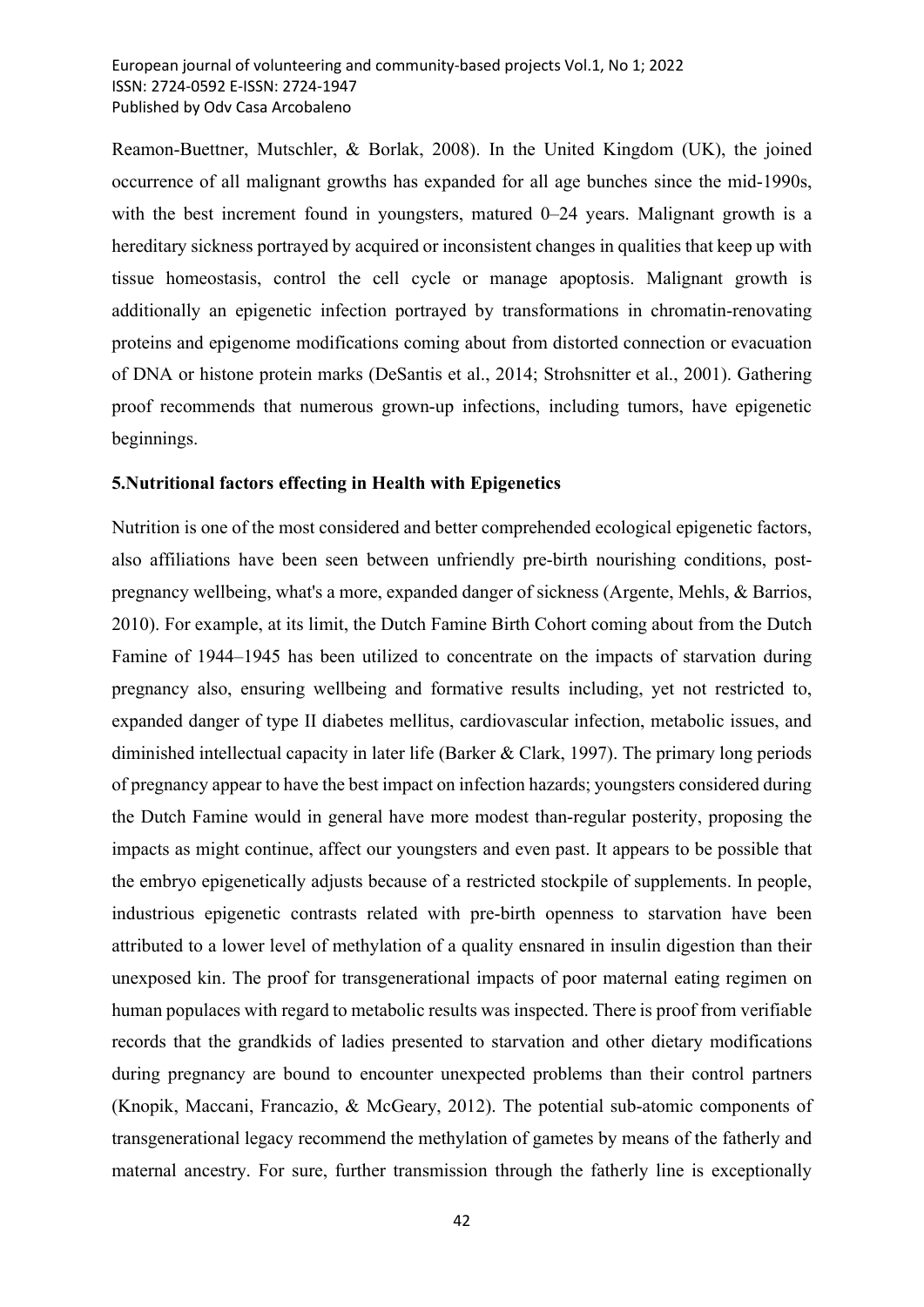liable to happen through epigenetic regulation of the spermatozoan core. Two models from verifiable accomplices delineate this transgenerational transmission through fatherly heredity. One showed that female grandkids (F2) from the fatherly grandma (F0) who experienced helpless food accessibility during her own development was at higher danger of cardiovascular mortality. The second later model showed that grown-up amazing posterity whose fathers were presented to starvation in utero had higher BMIs then a controlled populace. The proof that both maternal and fatherly eating regimens impact metabolic aggregates in posterity in vertebrates through epigenetic data transmission is surveyed (Heijmans et al., 2008).

Over sub-atomic systems as for the fetal beginnings of the grown-up illness have been proposed counting mitochondrial brokenness and oxidative pressure as among the soonest occasions depicted in posterity presented to supplement limitation. Sustenance in early life incites long haul changes in DNA methylation that effect on person wellbeing and age-related infections all through life. Supplements can either act straight by hindering epigenetic catalysts like DNMT, HDAC, or HAT or by changing the accessibility of substrate essential for those enzymatic responses. This thus adjusts the outflow of basic qualities and effects our general wellbeing and life span. Various investigations have revealed the epigenetic impacts of diet on aggregate and helplessness to illnesses all through life. Folate digestion is connected to phenotypic changes through DNA methylation, as folate, a water-dissolvable B nutrient is a wellspring of one-carbon for the union of AdoMet, which is essential for DNA methylation. Other methyl giver supplements, for example, choline can likewise change the DNA methylation status and consequently sway quality articulation. Maternal methyl contributor supplement accessibility in early pregnancy is fundamental for the legitimate fetal turn of events, with results for wellbeing and infection defencelessness or malignant growth in the kids all through life. In one creature study, a maternal eating routine confined in methyl supplements during bias impacted DNA methylation designs in posterity and was the reason for changed aggregates. On the other hand, dietary limitation yet without serious healthful hardship has been displayed in a few models to broaden life expectancy (Aiken, Tarry-Adkins, & Ozanne, 2016; Rando & Simmons, 2015). Calorie limitation has a mitigating impact through the inhibitory impacts of basic qualities not restricted to NF-κB. From the epigenetic viewpoint, there is clear crosstalk between DNA methylation and histone changes, recommending that the chromatin construction may likewise decide DNA methylation. In this setting of epigenetic associations, sirtuin 1, a NAD+ subordinate HDAC whose substrate explicitness incorporates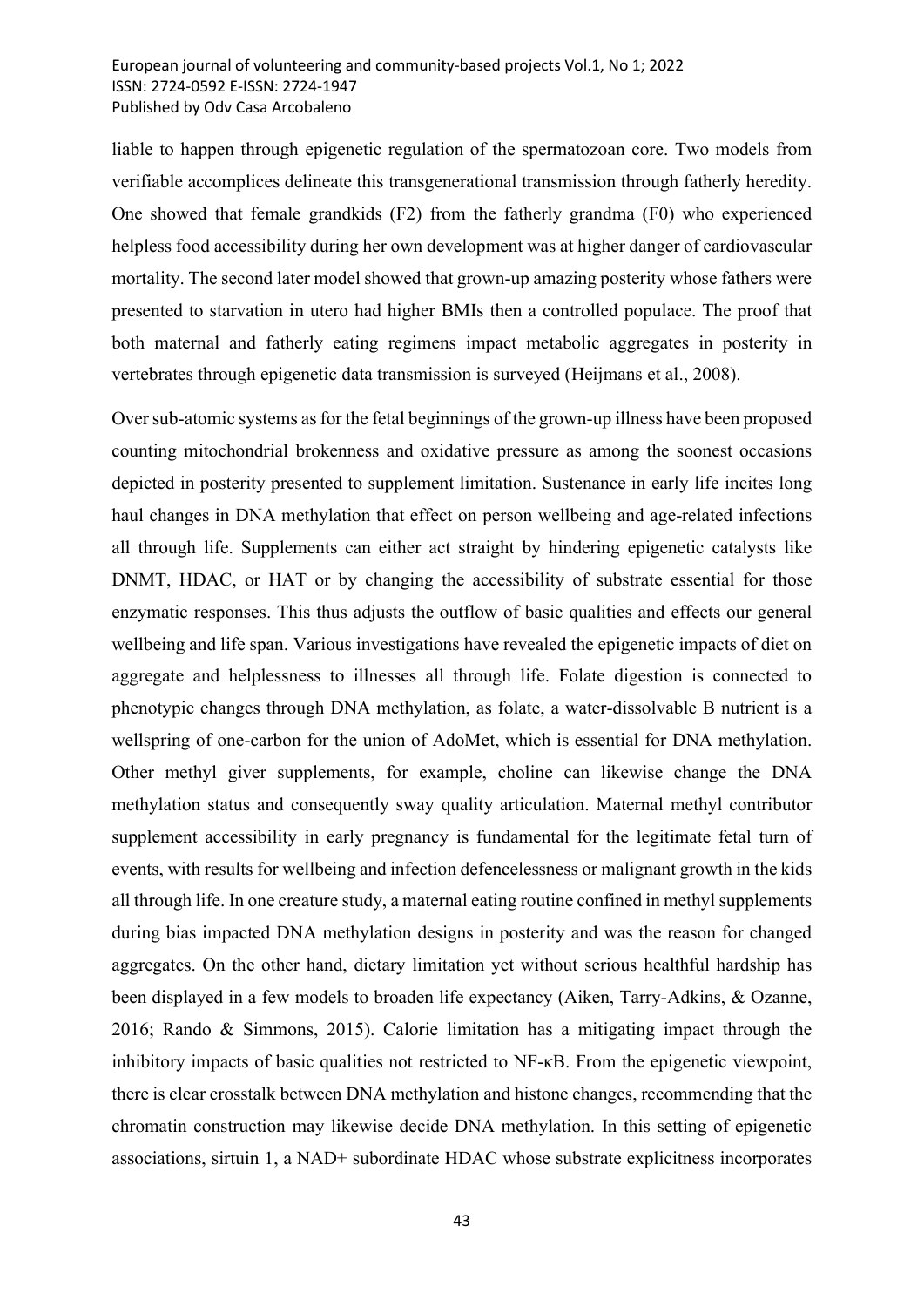histone proteins, has been proposed to be enacted by some dietary parts (for instance resveratrol, a kind of regular phenol present in grape skins). Sirtuin 1 intercedes a portion of the impacts of dietary limitation that deferral or opposite a portion of the physiological changes related with maturing through consequences for DNA methylation. Eats less carbs high in these methyl-giving supplements can quickly affect quality articulation, particularly during early improvement when the epigenome is first settled and can have dependable impacts in grownup life. Studies in creatures have announced that consumes less calories poor in methyl-giving folate or choline previously or soon after birth cause extremely durable hypomethylation of parts of the genome. In grown-ups, a methyl-insufficient eating regimen diminishes DNA methylation, however, the progressions are reversible when methyl is added once more into the eating regimen. Further, contingent upon the dietary enhancements got by a pregnant mouse, her posterity might have an alternate aggregate because of differential quality methylation. In a model of epigenome-adjusting synthetic compounds, bisphenol A (BPA) is generally used to fabricate variously plastic items including compartments. The puppies of grown-up mice took care of BPA were bound to have an unfortunate aggregate (yellow/fat, inclined to malignant growth and diabetes) contrasted with those brought into the world from moms who took care of BPA with enhanced methyl-rich supplements like folic corrosive and nutrient B12 (brown, slim and solid) (Kim, Friso, & Choi, 2009; Rando & Simmons, 2015). For this situation, maternal supplement supplementation balanced the adverse consequences of substance openness, highlighting the significance of a decent eating regimen wealthy in leafy foods and other great food sources. Methyl-giving supplements go about as co-substrates for methyl bunch moves; the pool of accessible methyl contributors is a significant controller of both DNA and histone methylation limit and their creation are additionally subject to BPA's epigenetic impacts (Davis & Ross, 2007). In this mouse model, changed DNA hypomethylation could be eased by folic corrosive as a dietary methyl benefactor, and also summarizes some dietary components considered to have protective effects against cancer through different epigenetic modifications in (Table 01).

Table No 1: A summary of dietary components for cancer mechanisms

| No. | <b>Dietary Nutrients</b> | Role of epigenetics  |
|-----|--------------------------|----------------------|
|     | Methionine               | <b>SAM</b> synthesis |
|     | Folic acid               | Methionine synthesis |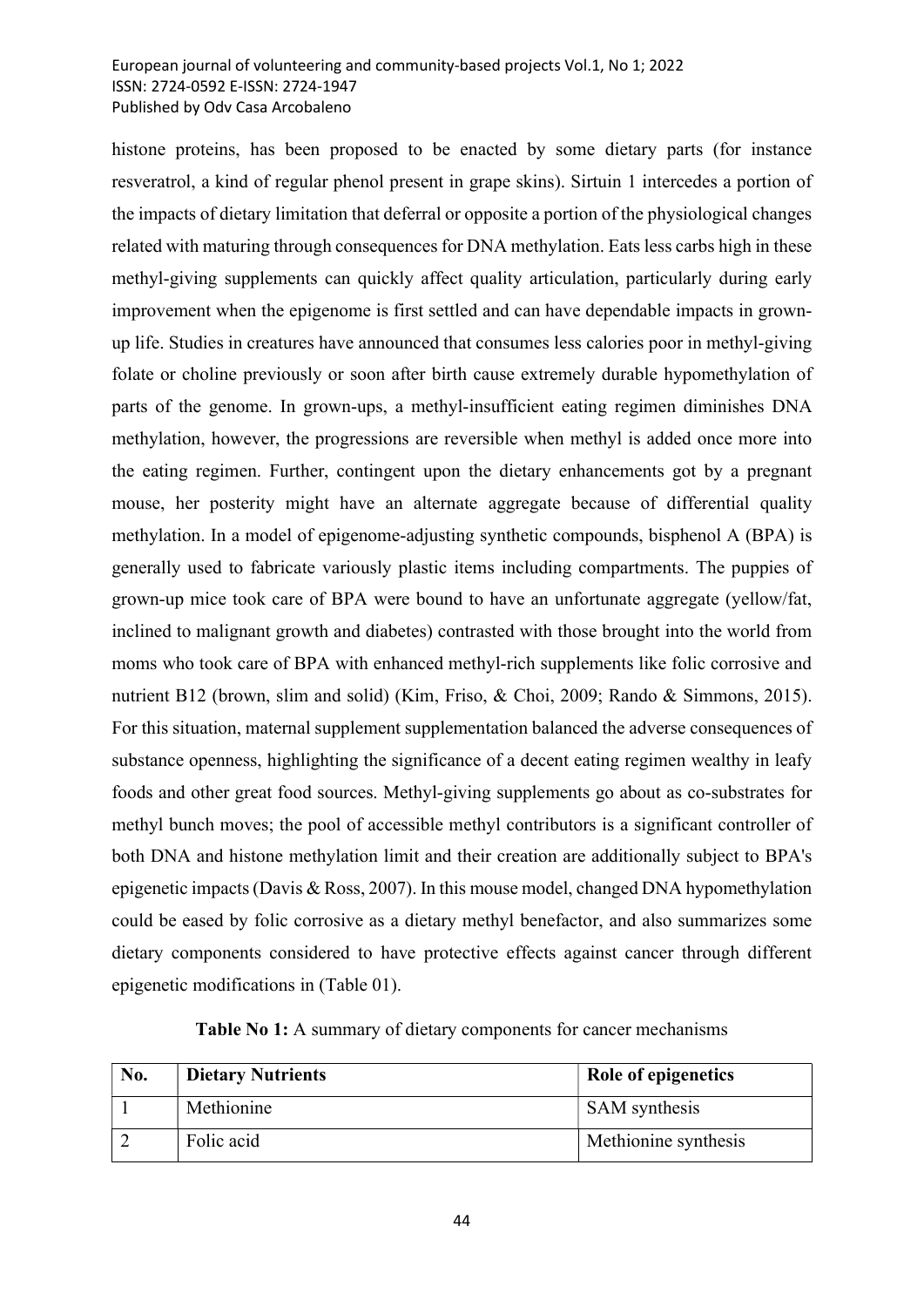| $\overline{3}$ | Vitamin B-12,06 | Methionine synthesis       |
|----------------|-----------------|----------------------------|
| $\overline{4}$ | Resveratrol     | Removes acetyl groups from |
|                |                 | histones                   |
| 5              | Genistein       | Methylation, cancer        |
|                |                 | prevention, mechanism      |
| 6              | Sulforaphane    | Histone acetylation        |
| $\overline{7}$ | Butyrate        | Break down the toxic by-   |
|                |                 | products                   |

One more striking illustration of the impacts of early eating regimens on epigenetics with results on the aggregate can be found in bumblebees. The sterile working drone separates from the rich sovereign relying upon the larval eating routine through epigenetic changes in DNA methylation designs. Hatchlings assigned to become sovereigns are taken care of solely with imperial jam, which contains epigenetically dynamic fixings that quiet a key quality which itself hushes a gathering of sovereign qualities (Davis & Ross, 2007; Ford, Ions, Alatawi, & Wakeling, 2011). Moreover, DNA methylation changes happen during maturing, and it has become apparent that early life nourishment can tweak DNA methylation and impact life span, specifically by actuating long haul changes in DNA methylation and different imprints that influence defencelessness to a scope of maturing related illnesses.

#### 6.Nutritional effect on epigenetic

Folic acid and vitamin B12 are two examples of epigenetically dynamic fixings that play significant jobs in DNA digestion and the support of DNA methylation designs through the substance response of a methyl item. In one in vivo study, dietary folate admission was decidedly related with p16 growth silencer quality articulation, a basic disease-related quality with regular hushing DNA methylation of its advertiser (Alavian-Ghavanini & Rüegg, 2018; Ford et al., 2011). Changed p16 quality articulation was seen in matured mouse colons, reliable with the known decline in DNMT articulation with maturing. Low folate admission has been related to hypomethylation and an expanded danger of colorectal furthermore, pancreatic diseases. There is a developing assortment of epidemiological proof that folate tweaks anticarcinogenic properties through epigenetic changes, as folate lack decreases the potential for DNA methylation, and strange DNA methylation is related with many sorts of disease. Eats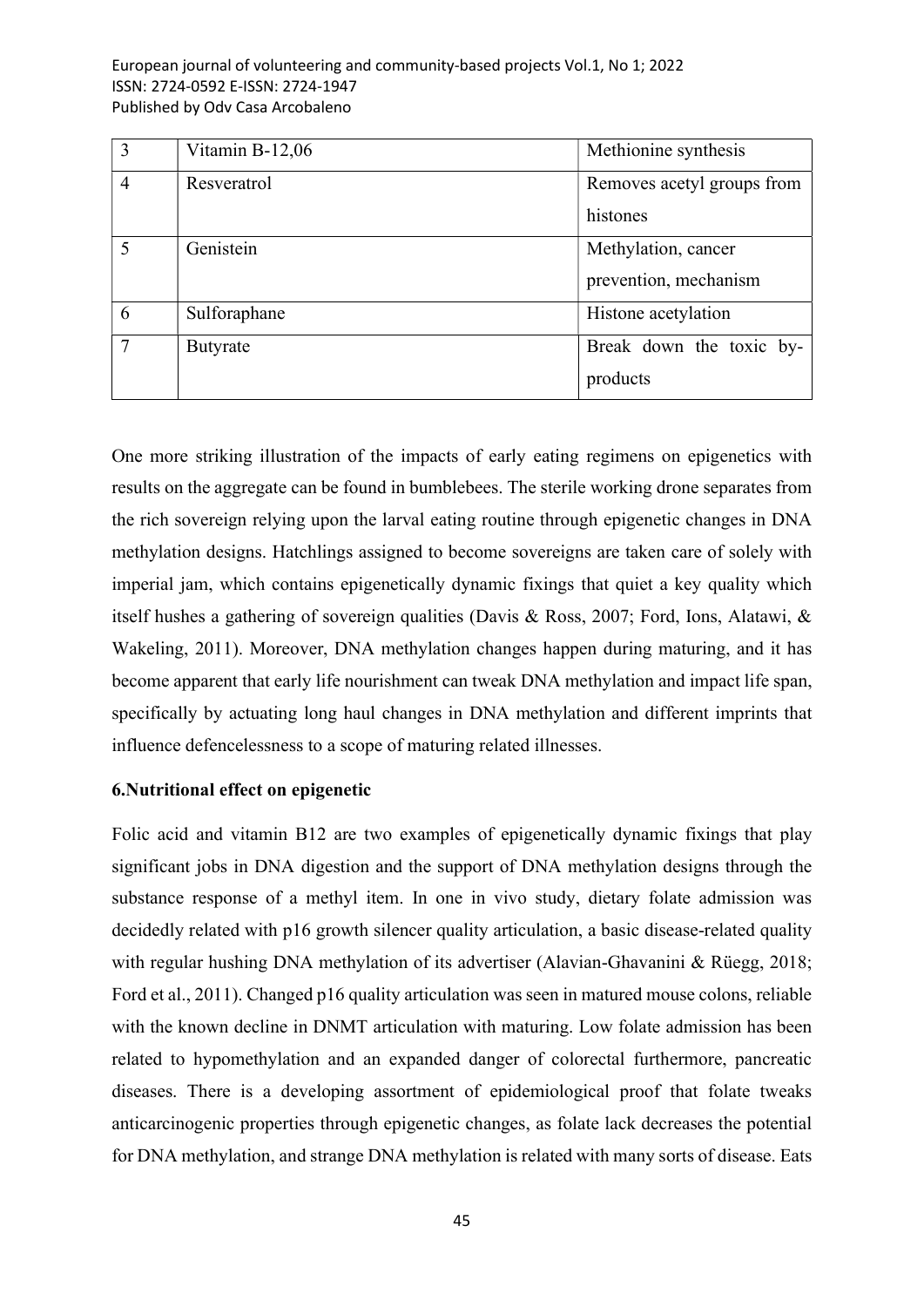less carbs wealthy in products of the soil containing regular enemies of oxidants can secure against disease (Bishop & Ferguson, 2015; Larsson, Giovannucci, & Wolk, 2006).

The potential epigenetic impacts of a few dietary parts notwithstanding folate, are generally determined from vegetables, have been analyzed in various investigations, which have shown decreases in DNA hypermethylation of basic qualities bringing about growth concealment. For instance, green tea contains polyphenols, which are normal mixtures broadly dispersed in plant food varieties and with numerous organic exercises including hindrance of DNA methylation. An assortment of dietary elements are potential HDAC and HAT modulators. A few, for example, sulforaphane, an isothiocyanate found in broccoli sprouts, or diallyl disulfide, an organosulfur compound in garlic, have been displayed to go about as HDAC inhibitors, a class of epigenetic helpful portrayed further beneath. Such epigenetic drugs have been utilized to treat malignant growths in clinical preliminaries because of their method of activity in reestablishing malignant growth cell separation and delivering cancers more delicate to customary treatments (Dashwood & Ho, 2007; Druesne et al., 2004). A few in vitro concentrates on utilizing these mixtures have shown hostile to cancer-causing impacts related with HDAC hindrance and histone acetylation. As indicated above, miRNAs can direct DNA methylation and histone changes, yet advertiser methylation or histone acetylation can likewise regulate miRNA articulation as a feature of a mind-boggling network with feed-forward and input circles (Fabiani, Minelli, Bertarelli, & Bacci, 2016). Dysregulated miRNA articulation is related with the improvement or movement of human malignant growths through changes in cell expansion and apoptosis, yet, methyl-and folate-inadequate eating regimens can likewise bring about abnormal miRNA articulation to apply comparably, favourable to disease impacts. Certain dietary parts might secure against disease through miRNA guideline, such as; curcumin and retinoic corrosive the previous presence in certain plants, what's more, normally utilized as a dietary enhancement and food seasoning, and the last option is present in any nutrient Arich food (Fung et al., 2003; Jensen et al., 2018). And summarizes how diet affects the epigenome to modify individual and transgenerational phenotypes in Figure no 1.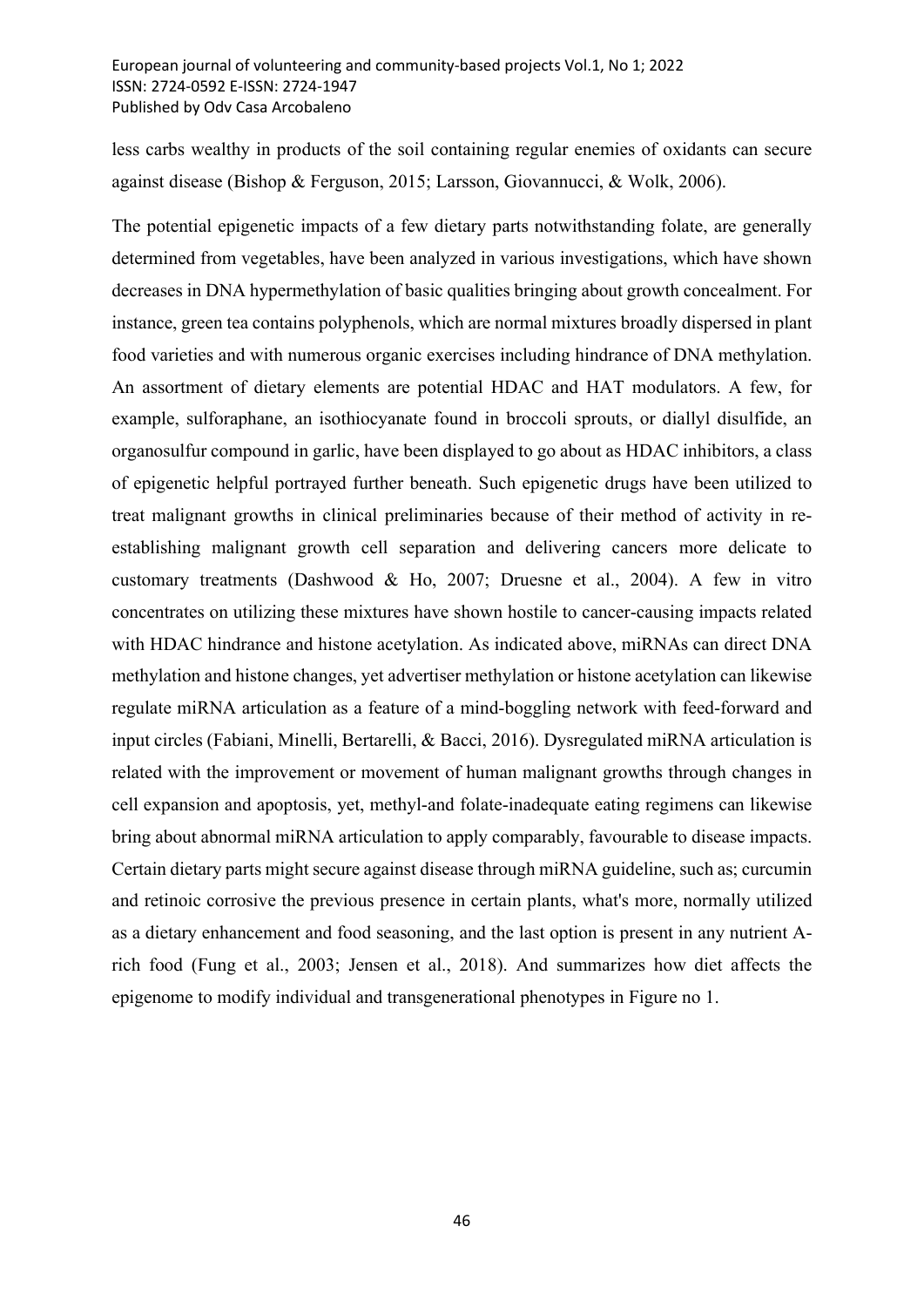

Figure No 01: Diet affects the epigenome to modify individual and transgenerational phenotypes

## 7.Environmental changes in epigenetics along chemically

Environmental pollutants are among the natural or environmental variables with epigenetic impacts. Natural openings also called environmental exposures regularly considered epigenetic poisons incorporate metals, like arsenic, particulate matter from air contamination, natural mixtures, pesticides, and other endocrine-disturbing synthetic compounds address a gathering of ecological synthetic substances that meddle with chemical flagging pathways (Alavian‐ Ghavanini & Rüegg, 2018). Their activities on the epigenome are depicted as a model. Peoples are routinely presented to a wide scope of Endocrine-disrupting chemicals (EDCs). There is expanding proof to propose that EDC openness during early life, specifically during fetal turn of events, adds to an assortment of sicknesses, including tumors, which show further down the road or even in the following age. This recommends the epigenetic legacy of EDC-related occasions. To be sure, it is grounded that epigenetic instruments assume a focal part in these dependable impacts of EDCs. In addition, an enormous number of studies have shown that EDCs prompt epigenetic changes. Notwithstanding, the basic instruments of activity are less surely known (Knopik et al., 2012). The impacts of EDCs on epigenetics were as of late assessed. Momentarily, the impacts of EDCs can be worldwide, that is, on epigenetic catalyst articulation, i.e., DNMTs, HATs, and HDACs. For this situation, for instance, EDCs influence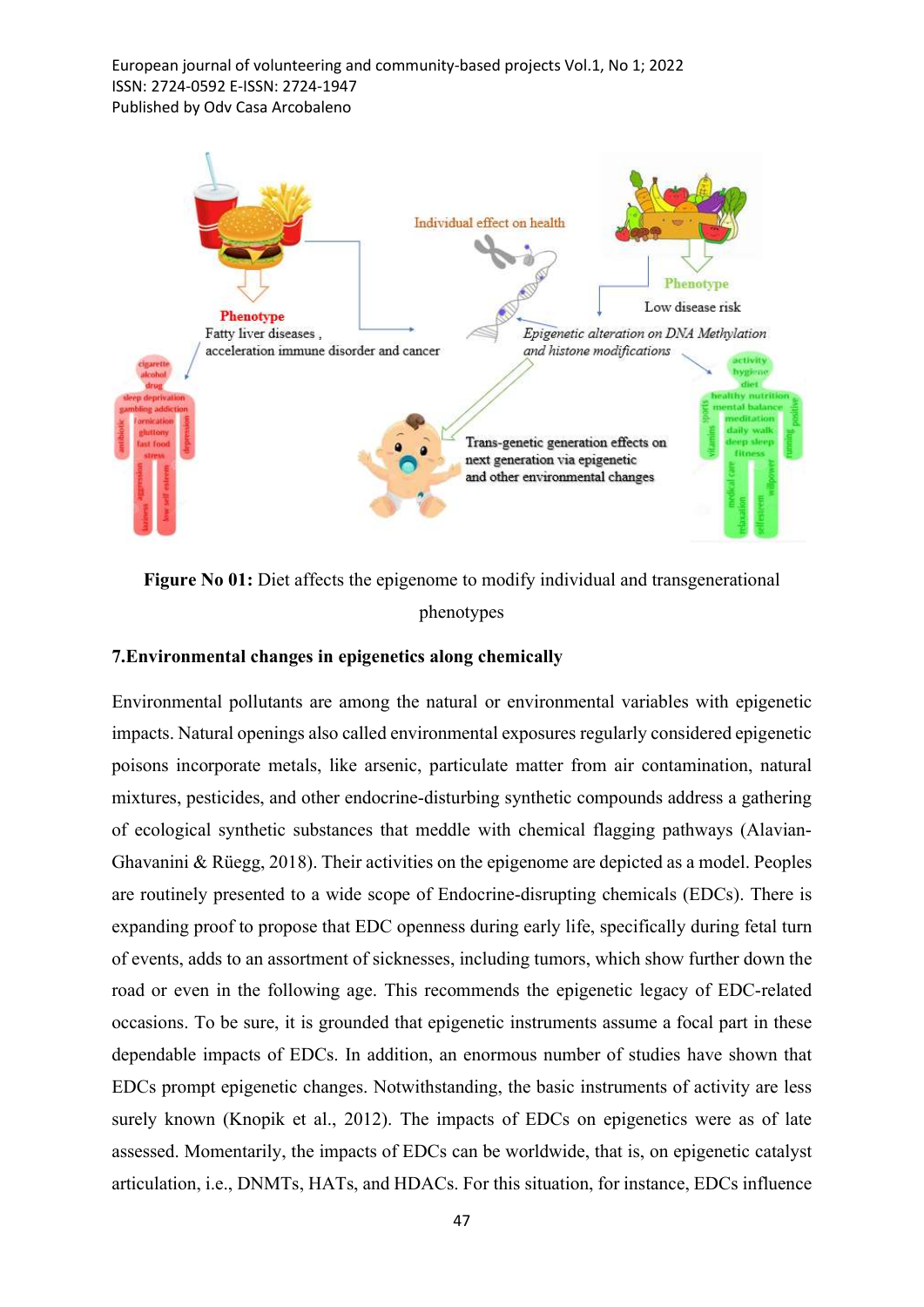DNMT by means of atomic chemical receptors like the estrogen and androgen receptors or through miRNA articulation, the last option being accompanying with other quality articulation changes. The second method of activity of EDCs is quality explicit, directing locus-explicit epigenetic designs. For instance, EDCs may explicitly influence one quality by means of atomic receptors, which have been answered to control locus-explicit chromatin states by enrolling histone modifiers and evolving DNA methylation designs by associating with DNMTs and enrolling them to explicit genomic locales (Knopik et al., 2012).

Moreover, EDCs are probably going to manage other ncRNA articulations by means of obstruction with atomic receptors, which play a putative part in the guideline of ncRNA articulation. While smoking and liquor utilization predominantly cause infection through mutagenic occasions, both can likewise apply cell impacts through epigenetics. Kids presented to pre-birth maternal smoking have epigenetic changes in buccal mucosal cells (Doherty, Grabowski, Hoffman, Ng, & Zelikoff, 2009). Maternal cigarette smoking during pregnancy has been researched regarding outcomes on wellbeing, neurodevelopment, conduct, and intellectual work in new-born children. Maternal tobacco smoking during pregnancy is related to respiratory illnesses related with safe framework dysregulation, for example, asthma and sensitivities just as malignant growth later in the existence of posterity. In another model, liquor use is a danger factor for some, diseases including oral, pharyngeal, laryngeal, oesophageal, liver, colorectal, and bosom disease, and the danger of malignant growth is portion subordinate. Liquor has injurious/unsafe consequences for development, digestion, and neuronal advancement through setting down epigenetic marks at early-stage openness, as proven by in vitro and creature studies. These unsettling influences in the epigenetic scene might add to deserts in a specific memory and learning processes just as mutations and unusual fetal turn of events. Some of our qualities, practices, sicknesses, and great and awful encounters leave epigenetic labels that might be acquired; nonetheless, they may likewise be eliminated by way of life changes. There is expanding proof that distinctive epigenetic components (DNA methylation, histone adjustments, ncRNAs) are interconnected and structure an "epigenetic network". The way of life factors and ecological openings leave epigenetic marks on our DNA that sways quality articulation; some have defensive impacts while others are unsafe. Foods grew from the ground vegetable-rich weight control plans might effectively affect DNA to epigenetic drugs. A more profound agreement of epigenetic impacts and the flagging pathways enacted by bioactive food parts would help in evaluating the job and likely advantage of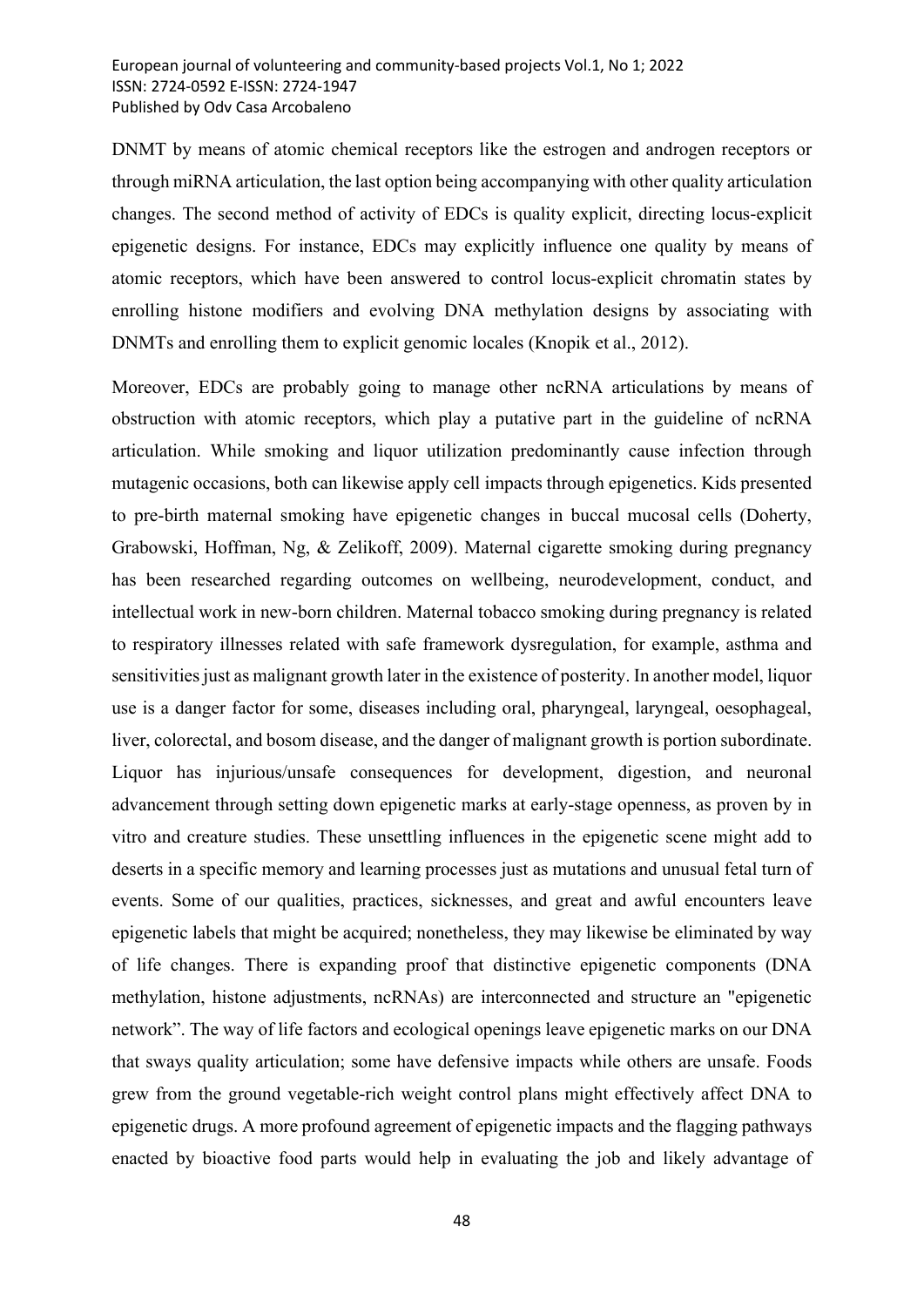supplements on our wellbeing and decreasing disease powerlessness. Nourishing epigenetics could be joined with drugs for synergistic impacts for therapy or prophylaxis or be adjusted for a pregnant lady to diminish the weight of persistent illness in posterity through an "epigenetically sound" gestational eating routine. In both created and creating. nations, advancing maternal eating regimen is a difficult general medical issue. Various examinations have detailed that both hereditary and ecological danger factors additionally assume a part in the improvement of liquor abuse (Ducci & Goldman, 2008; Farris, Wolen, & Miles, 2010).

#### 8.Conclusion

The wellbeing of an individual relies upon the connection of numerous ecological elements with its hereditary qualities. Way of life factors is probably going to influence human wellbeing and posterity by means of epigenetic components. Varieties in quality articulation are impacted by epigenetics, which relies upon our background also, propensities include sustenance, conduct, and ecological poison openings. Constant ecological openings are believed to be incompletely answerable for the expanded paces, all things considered, not just for those straightforwardly uncovered, yet additionally for the hatchling. A few times of advancement are especially helpless to the hurtful impacts of these poisons. Also, the mix of poison, portion, and basic openness a window should be thought about yet might be hard to anticipate. Following poison openness, epigenomic changes in the posterity might influence a few organs and make the individual touchier to cancer-causing agents during youth or adulthood and increment illness defencelessness sometime down the road, including disease, diabetes, and chemical imbalance. Epigenetic marks are impacted by the climate and these progressions might be restored in resulting age, or transgenerational epigenetic legacy. Future work in the field of nourishment and epigenetics can possibly give critical advantage to general wellbeing, also, customized sustenance could turn into a piece of a patient's clinical program. The equivalent applies to ecological synthetics. Because of their unsafe impacts on people, youngsters, and perhaps across ages, the effect of synthetic compounds with epigenetic impacts has turned into a major worldwide general wellbeing worry that should be tended to. A few designated spots or key particles in the cell at the interface between the cell cycle and separation processes are probably going to be targets of synthetics that favor malignant growth advancement. Understanding the epigenetic impacts of EDCs would help in evaluating their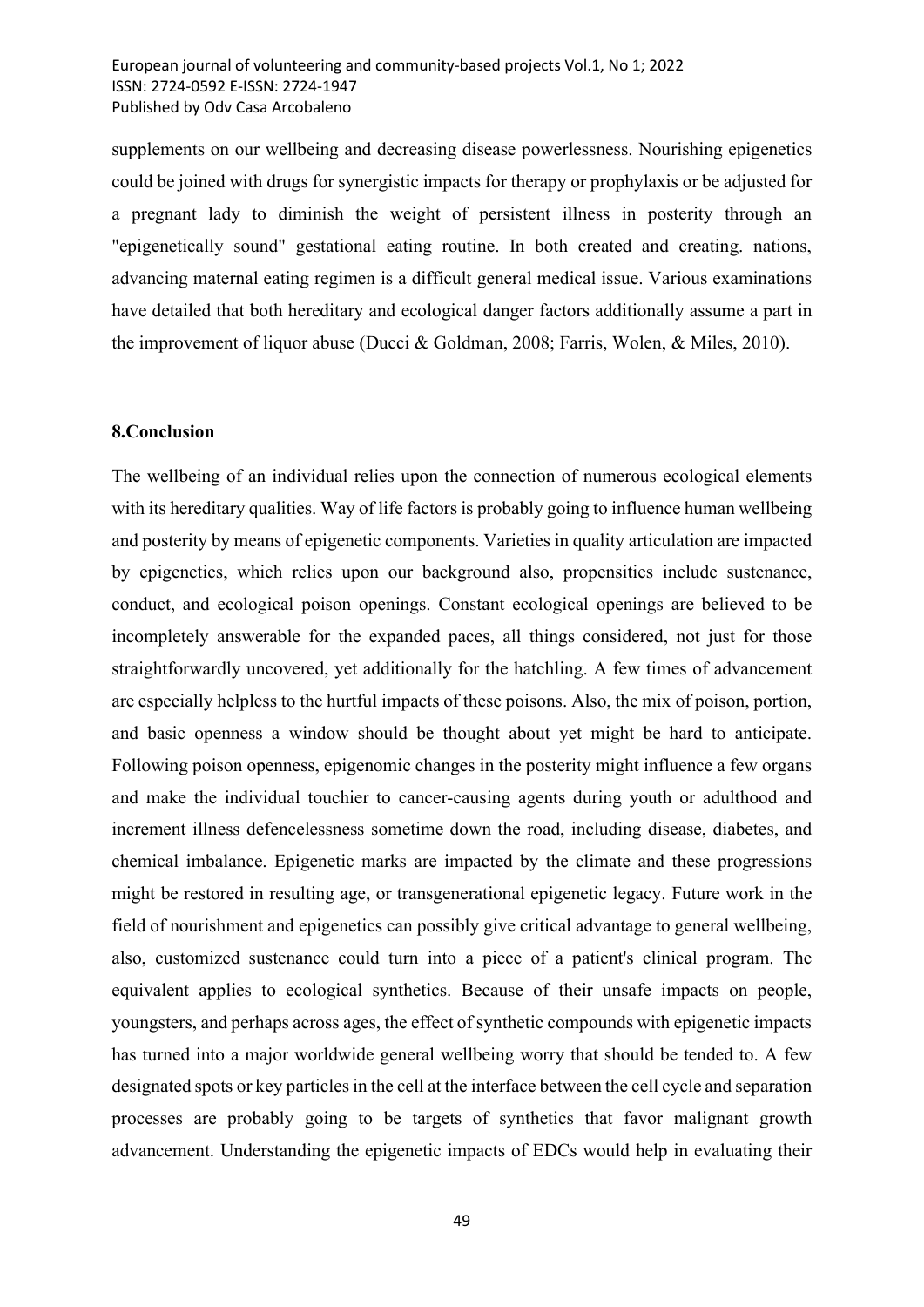activity and planning such stamps could be utilized for hazard the executives dependent on pathway-based harmfulness testing.

# References

- Aiken, C. E., Tarry-Adkins, J. L., & Ozanne, S. E. (2016). Transgenerational effects of maternal diet on metabolic and reproductive ageing. Mammalian Genome, 27(7), 430- 439.
- Alavian‐Ghavanini, A., & Rüegg, J. (2018). Understanding epigenetic effects of endocrine disrupting chemicals: from mechanisms to novel test methods. Basic & clinical pharmacology & toxicology, 122(1), 38-45.
- Argente, J., Mehls, O., & Barrios, V. (2010). Growth and body composition in very young SGA children. Pediatric Nephrology, 25(4), 679-685.
- Barker, D. J., & Clark, P. M. (1997). Fetal undernutrition and disease in later life. Reviews of reproduction, 2, 105-112.
- Bishop, K. S., & Ferguson, L. R. (2015). The interaction between epigenetics, nutrition and the development of cancer. Nutrients, 7(2), 922-947.
- Choi, S.-W., & Friso, S. (2010). Epigenetics: a new bridge between nutrition and health. Advances in nutrition, 1(1), 8-16.
- Dashwood, R. H., & Ho, E. (2007). Dietary histone deacetylase inhibitors: from cells to mice to man. Paper presented at the Seminars in cancer biology.
- Davis, C. D., & Ross, S. A. (2007). Dietary components impact histone modifications and cancer risk. Nutrition reviews, 65(2), 88-94.
- DeSantis, C. E., Lin, C. C., Mariotto, A. B., Siegel, R. L., Stein, K. D., Kramer, J. L., . . . Jemal, A. (2014). Cancer treatment and survivorship statistics, 2014. CA: a cancer journal for clinicians, 64(4), 252-271.
- Doherty, S., Grabowski, J., Hoffman, C., Ng, S., & Zelikoff, J. (2009). Early life insult from cigarette smoke may be predictive of chronic diseases later in life. Biomarkers, 14(sup1), 97-101.
- Druesne, N., Pagniez, A., Mayeur, C., Thomas, M., Cherbuy, C., Duée, P.-H., . . . Chaumontet, C. (2004). Diallyl disulfide (DADS) increases histone acetylation and p21 waf1/cip1 expression in human colon tumor cell lines. Carcinogenesis, 25(7), 1227-1236.
- Ducci, F., & Goldman, D. (2008). Genetic approaches to addiction: genes and alcohol. Addiction, 103(9), 1414-1428.
- Fabiani, R., Minelli, L., Bertarelli, G., & Bacci, S. (2016). A western dietary pattern increases prostate cancer risk: a systematic review and meta-analysis. Nutrients, 8(10), 626.
- Farris, S. P., Wolen, A. R., & Miles, M. F. (2010). Using expression genetics to study the neurobiology of ethanol and alcoholism. International review of neurobiology, 91, 95- 128.
- Ford, D., Ions, L. J., Alatawi, F., & Wakeling, L. A. (2011). The potential role of epigenetic responses to diet in ageing. Proceedings of the Nutrition Society, 70(3), 374-384.
- Fung, T., Hu, F. B., Fuchs, C., Giovannucci, E., Hunter, D. J., Stampfer, M. J., . . . Willett, W. C. (2003). Major dietary patterns and the risk of colorectal cancer in women. Archives of internal medicine, 163(3), 309-314.
- Grunstein, M. (1997). Histone acetylation in chromatin structure and transcription. nature, 389(6649), 349-352.